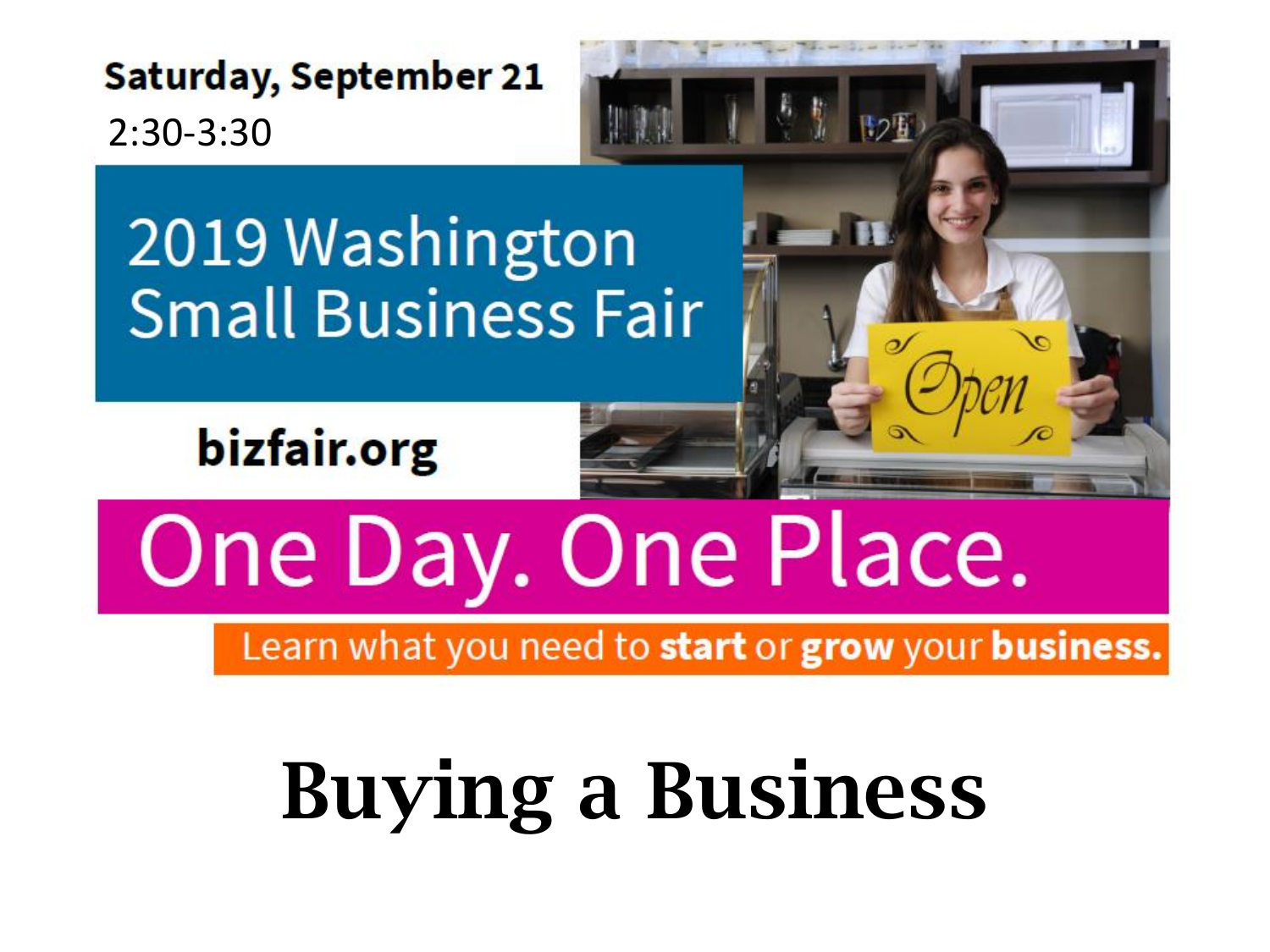### About the Speaker, Kris Fuehr



7yrs consulting or brokering Bought my own company. Graduate of UW Foster School of business '91 Microsoft 13 years

I will accept LinkedIn invites from all attendees

*I love good coffee!*



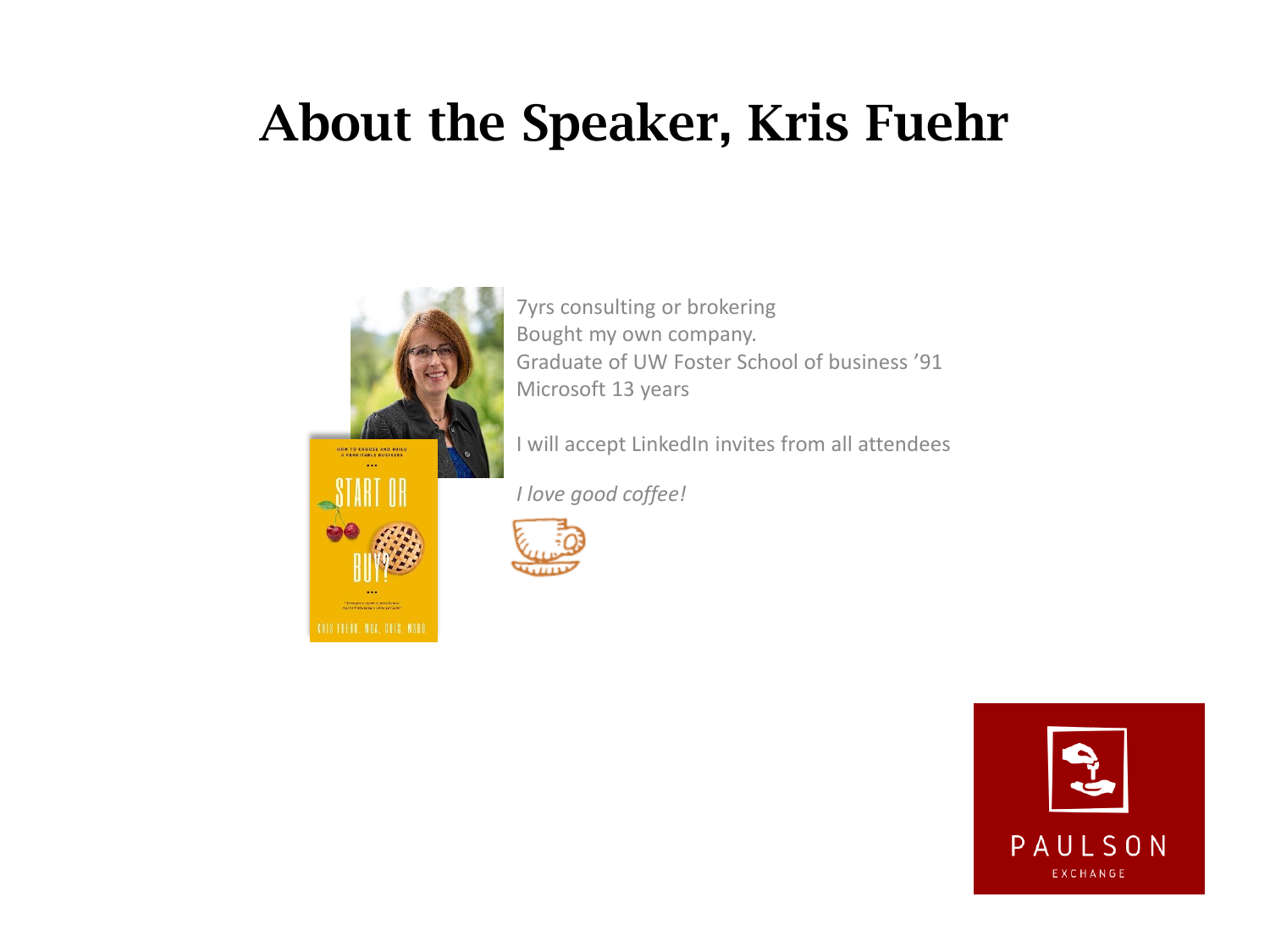

## Buying: It Works!









The joy of cheese. From packaged to playground.

Neighborhood bar. Where everyone knows your name.

Art as furniture. Online, retail, upscale with ongoing seller relationship.

In-home dog training. Lifestyle, rewarding, profitable, proven franchise.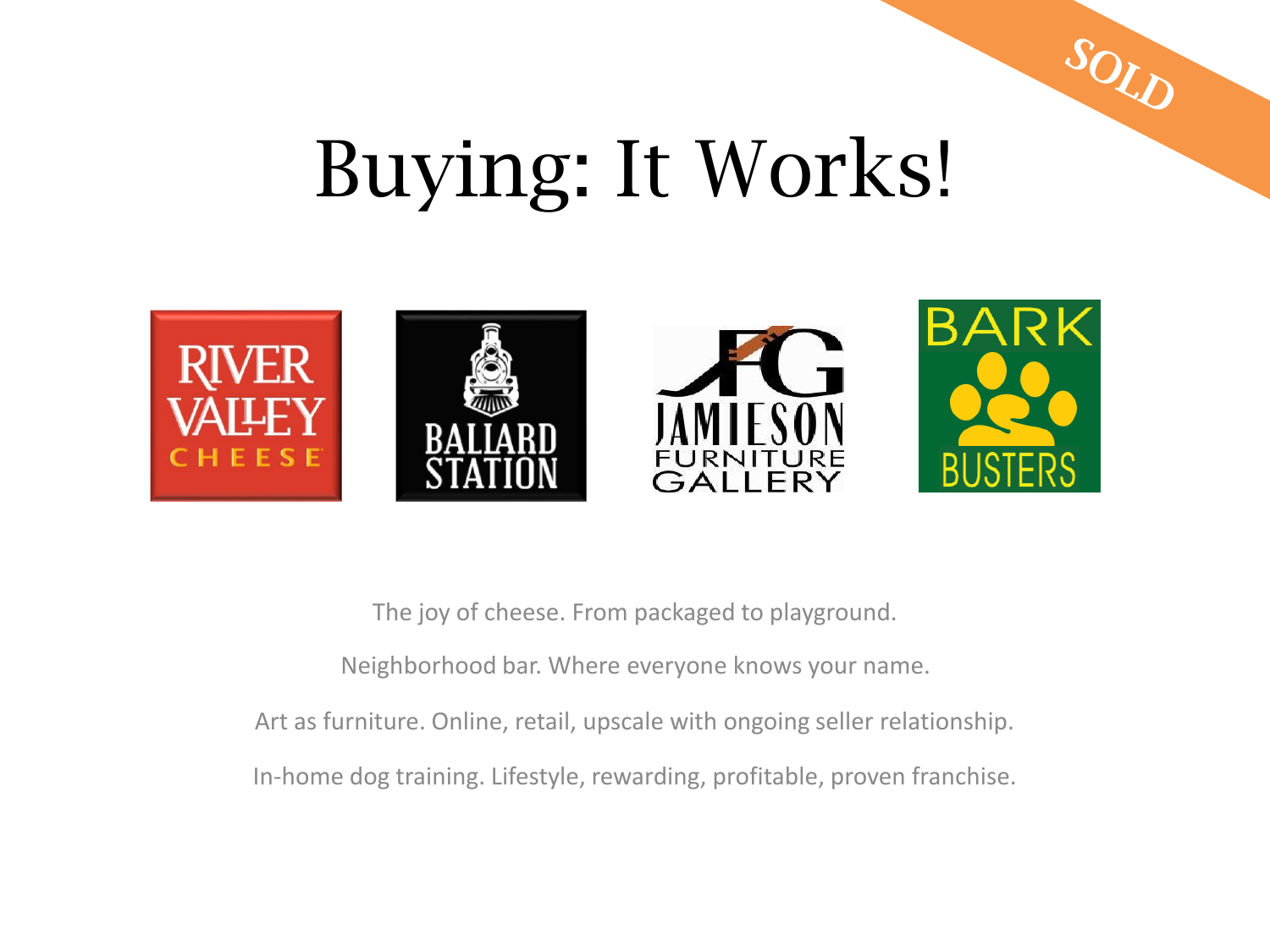# Buying Considerations

#### **Will owning a biz secure my preferred lifestyle?**

*Move-in ready or fixer upper? Absentee? What are opportunities?*



#### **What can I afford? How will I pay for it?**

*Lenders, options. Plan on 10% down.*



#### **How will I conduct due diligence?**

*What's essential? What are my conditions? No risk until due diligence is complete.* 



### **How will I learn to run it?**

*Employees generally stay. How long will seller train?*



#### **Assembling your supporting team throughout the process** *CPA/Accountant, Friends/Family, Broker, Lawyer*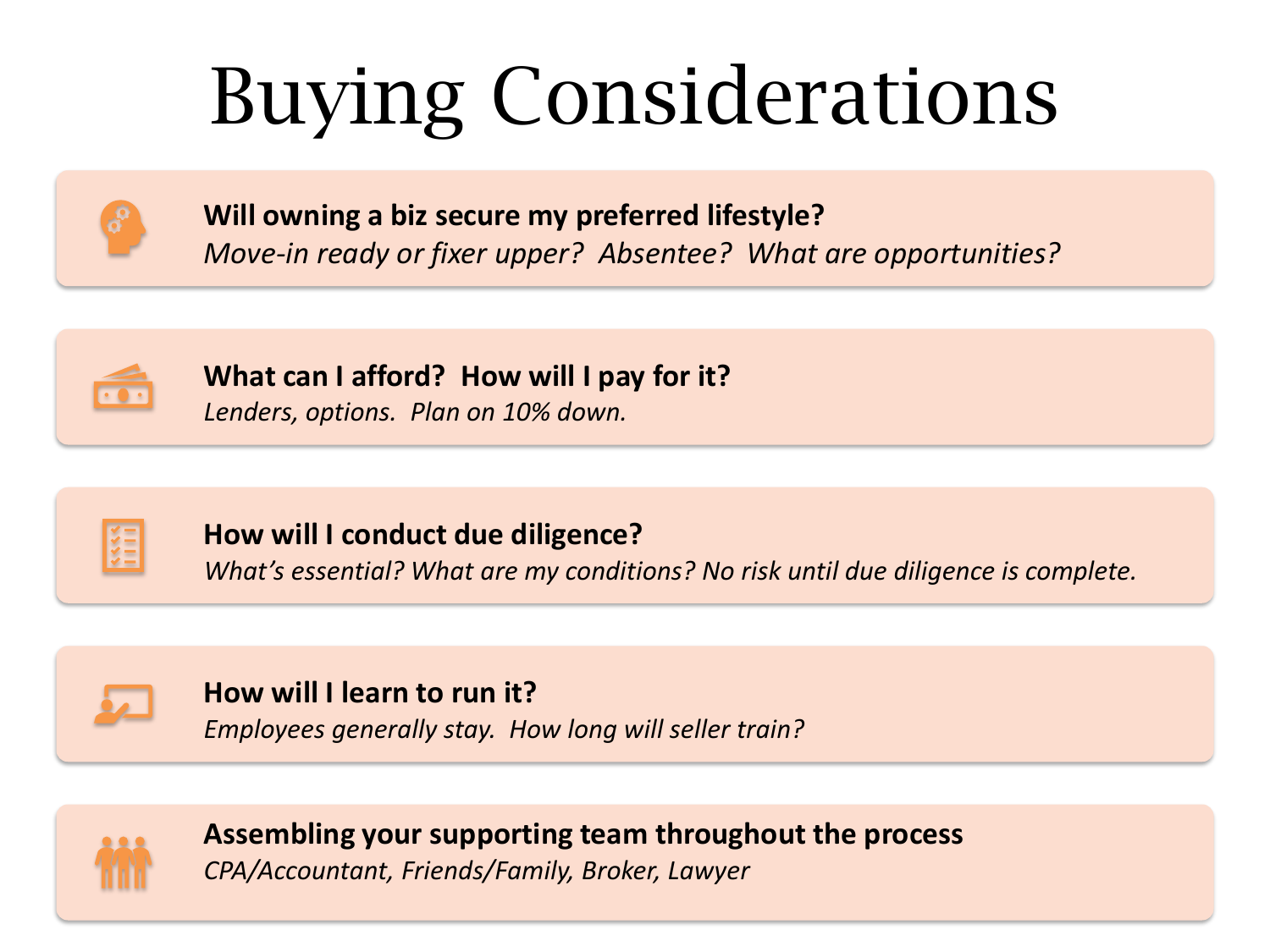### Finding a Business to Buy [BizBuySell.com](http://www.bizbuysell.com/)



Detailed Information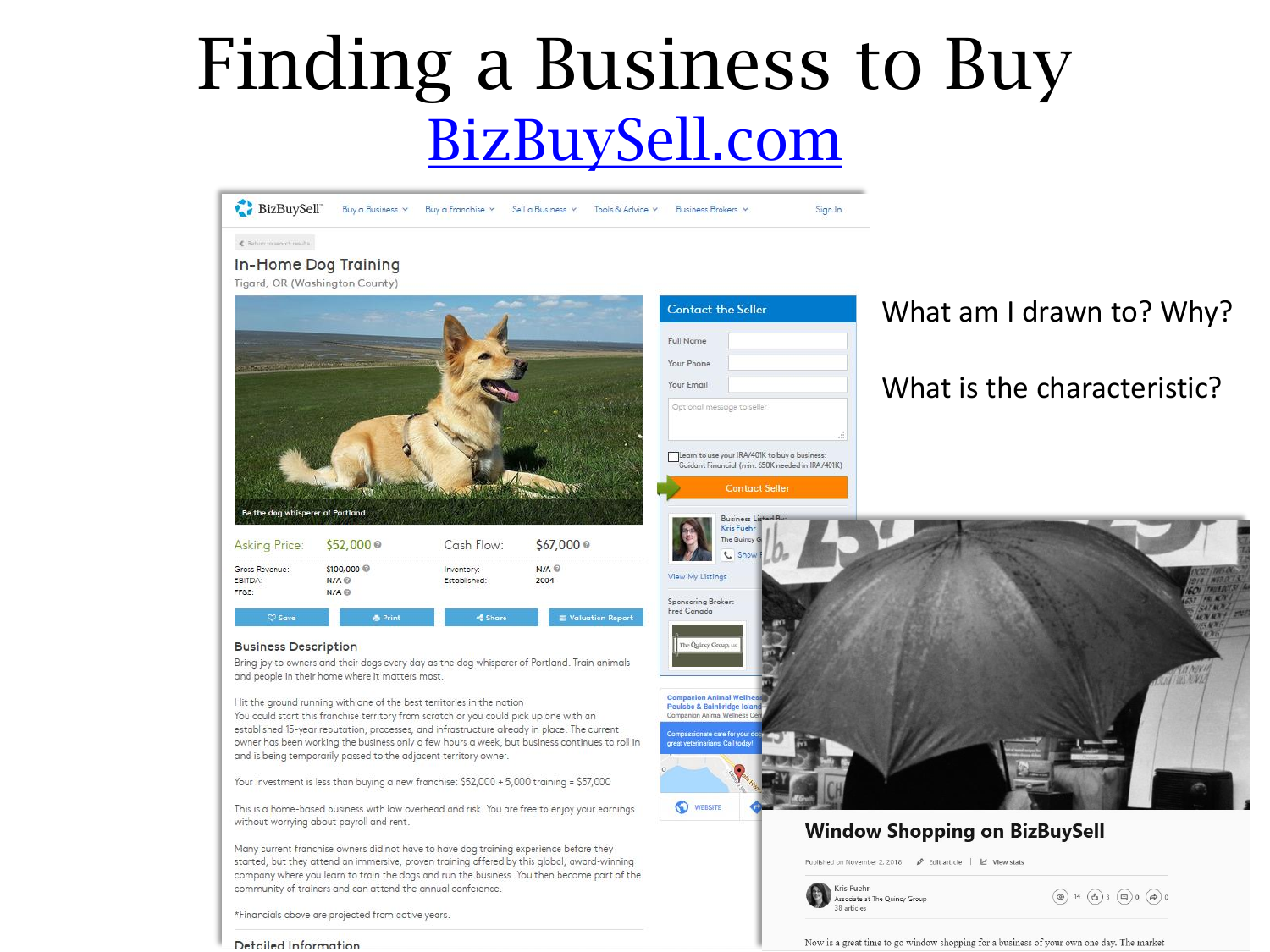## **Selection Criteria**

|                          | <b>Business 1</b> | <b>Business 2</b> | <b>Business 3</b> | <b>Business 4</b> |
|--------------------------|-------------------|-------------------|-------------------|-------------------|
| Lifestyle                |                   |                   |                   |                   |
| Affordable?              |                   |                   |                   |                   |
| Current<br>profitability |                   |                   |                   |                   |
| Future<br>opportunity    |                   |                   |                   |                   |
| <b>Effort</b>            |                   |                   |                   |                   |
| Risk                     |                   |                   |                   |                   |
| People                   |                   |                   |                   |                   |
| Transition               |                   |                   |                   |                   |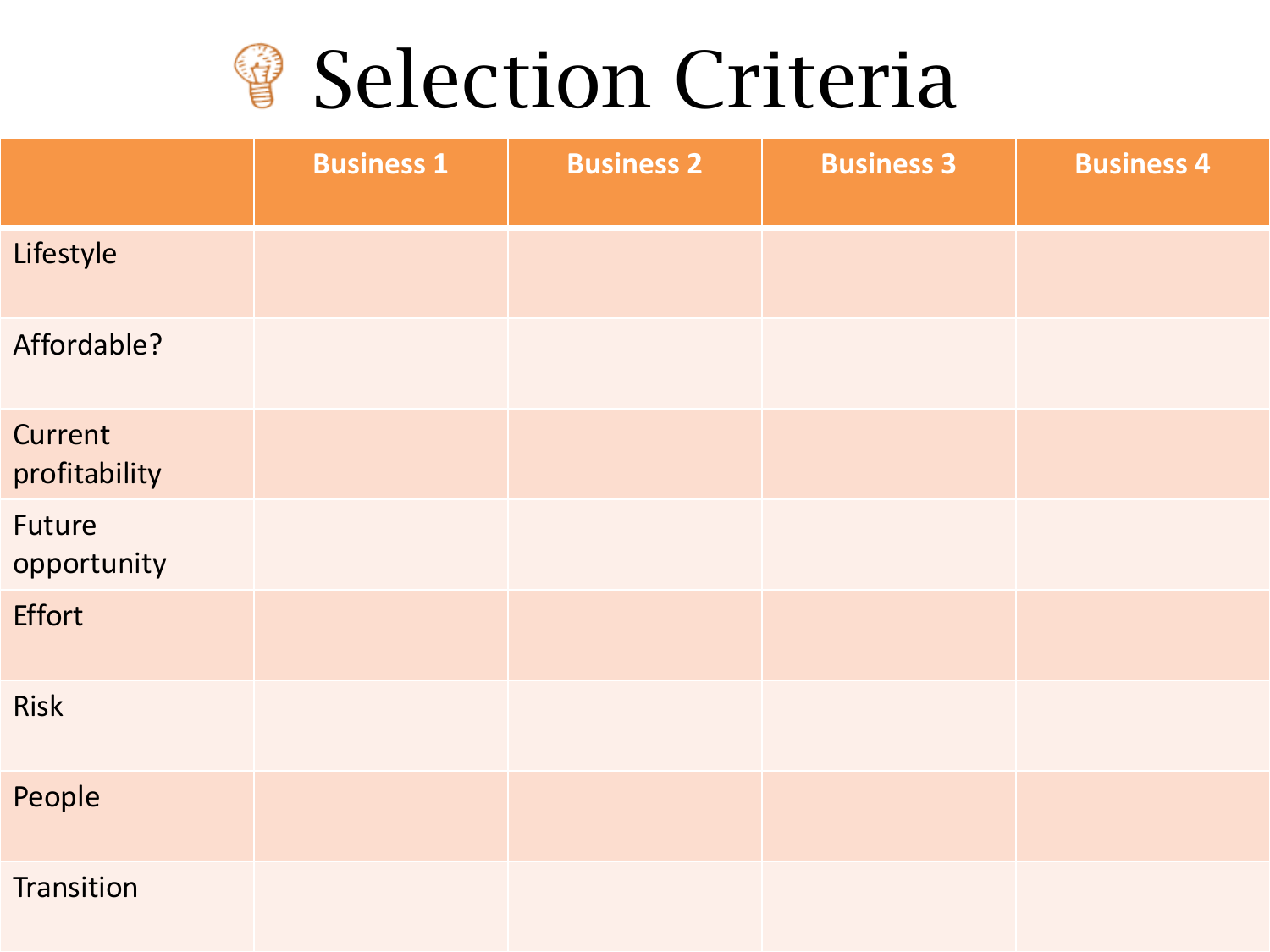

Where can I come in and easily FIX what might be bruised or broken? What can you fix or improve in a business?

- ❑ Sales
- **Marketing**
- ❑ Social Media
- ❑ Operations
- ❑ Employee management
- ❑ Branding
- ❑ Consolidation, partnerships
- Supply chain efficiencies
- ❑ Technology

Also consider Franchises!

Contact Jeff Levy @ The Entrepreneur's Source to find a fit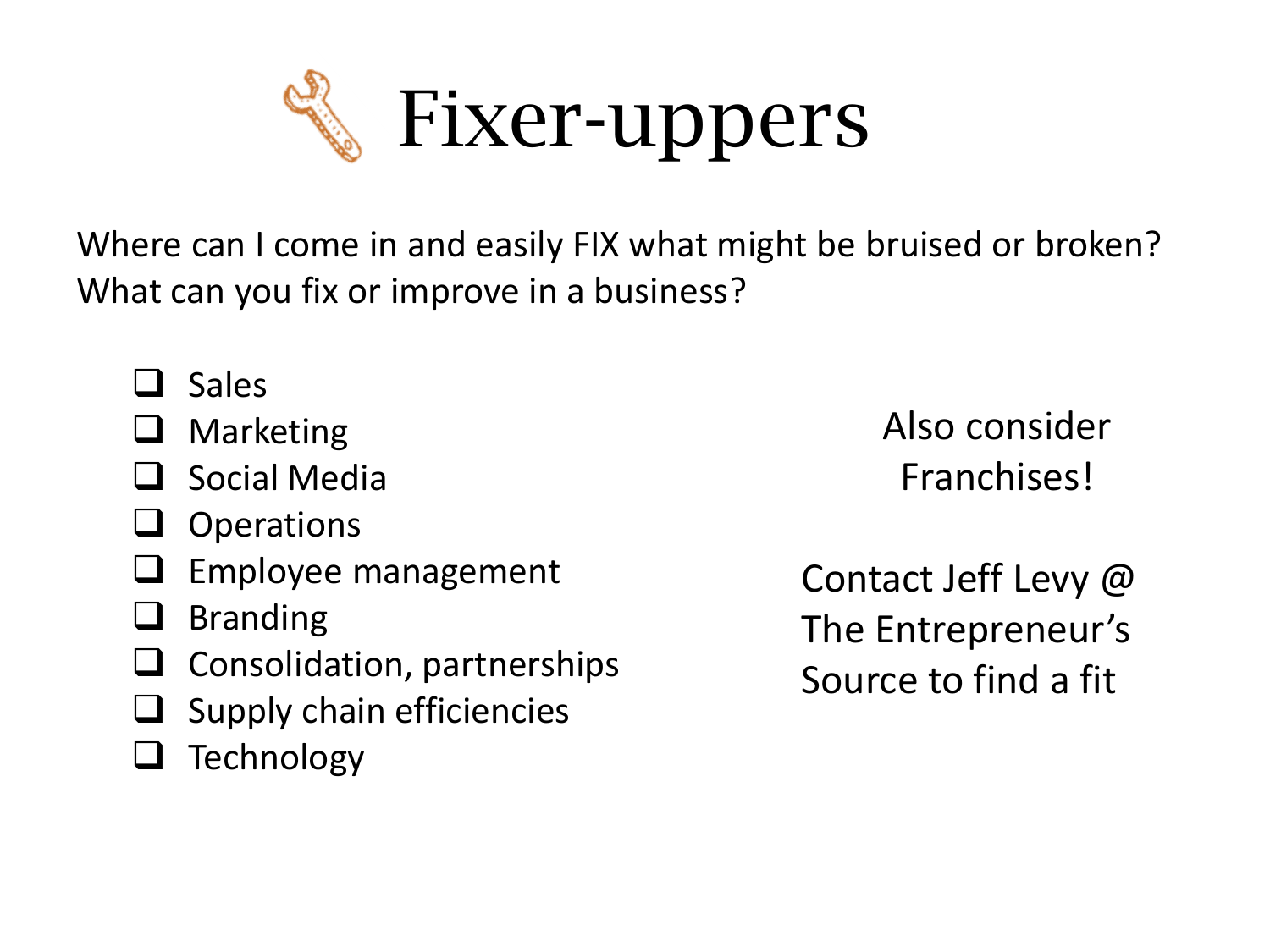# Making an Offer

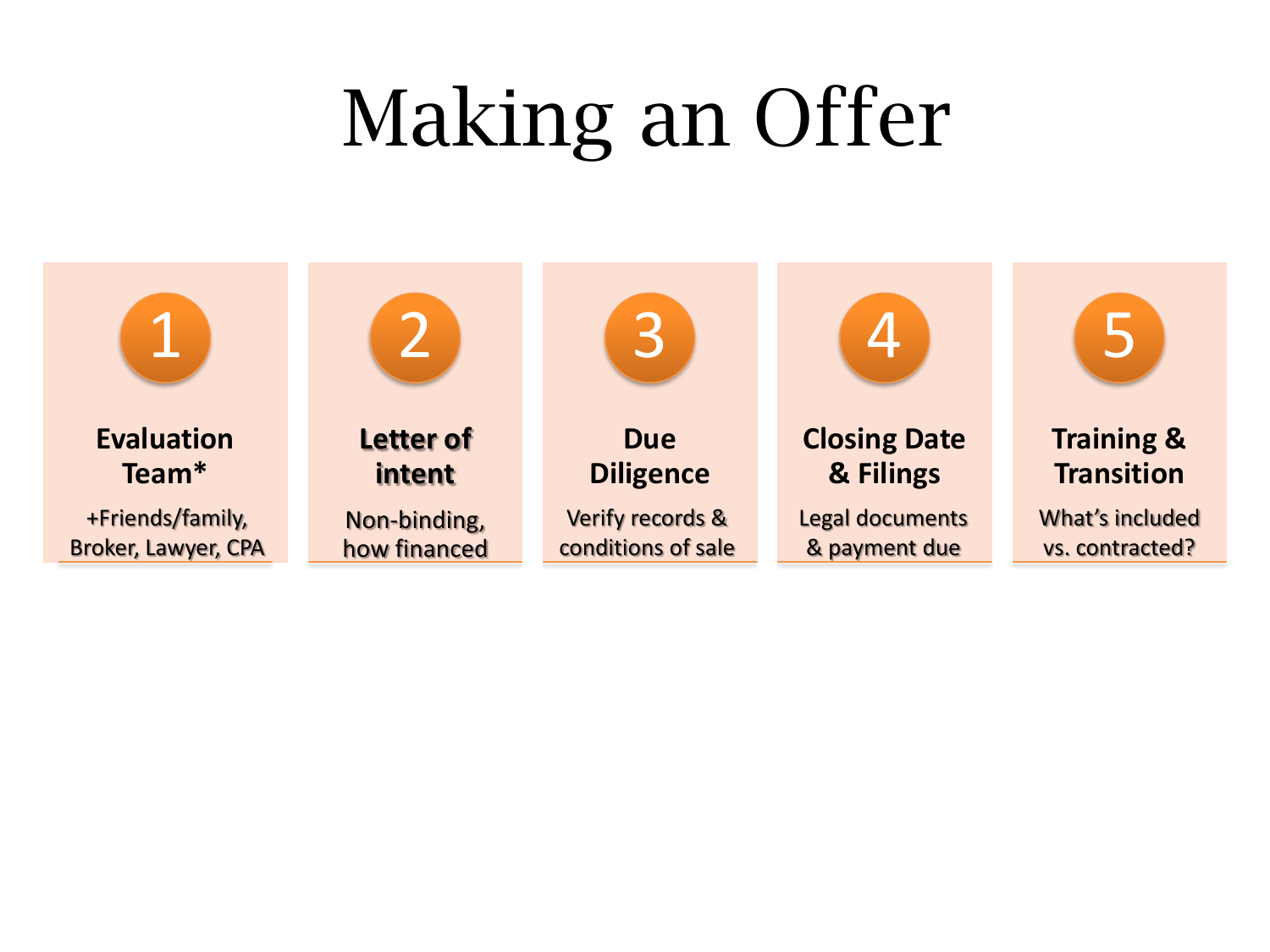# Due Diligence

#### Typical documents to review:

| $\Box$ | PQ                | $\Box$ Customer lists (redacted) |
|--------|-------------------|----------------------------------|
|        | $\Box$ Tax-Return | <b>Balance Sheet</b>             |
|        | $\Box$ Lease      | $\Box$ Maintenance records       |
|        | $\Box$ Inventory  | $\Box$ Vendor contracts          |

- Spend quality time with the seller to know the business
- Calculating an absentee vs. owner-working scenario
- Compare to starting a business from scratch (see e-book)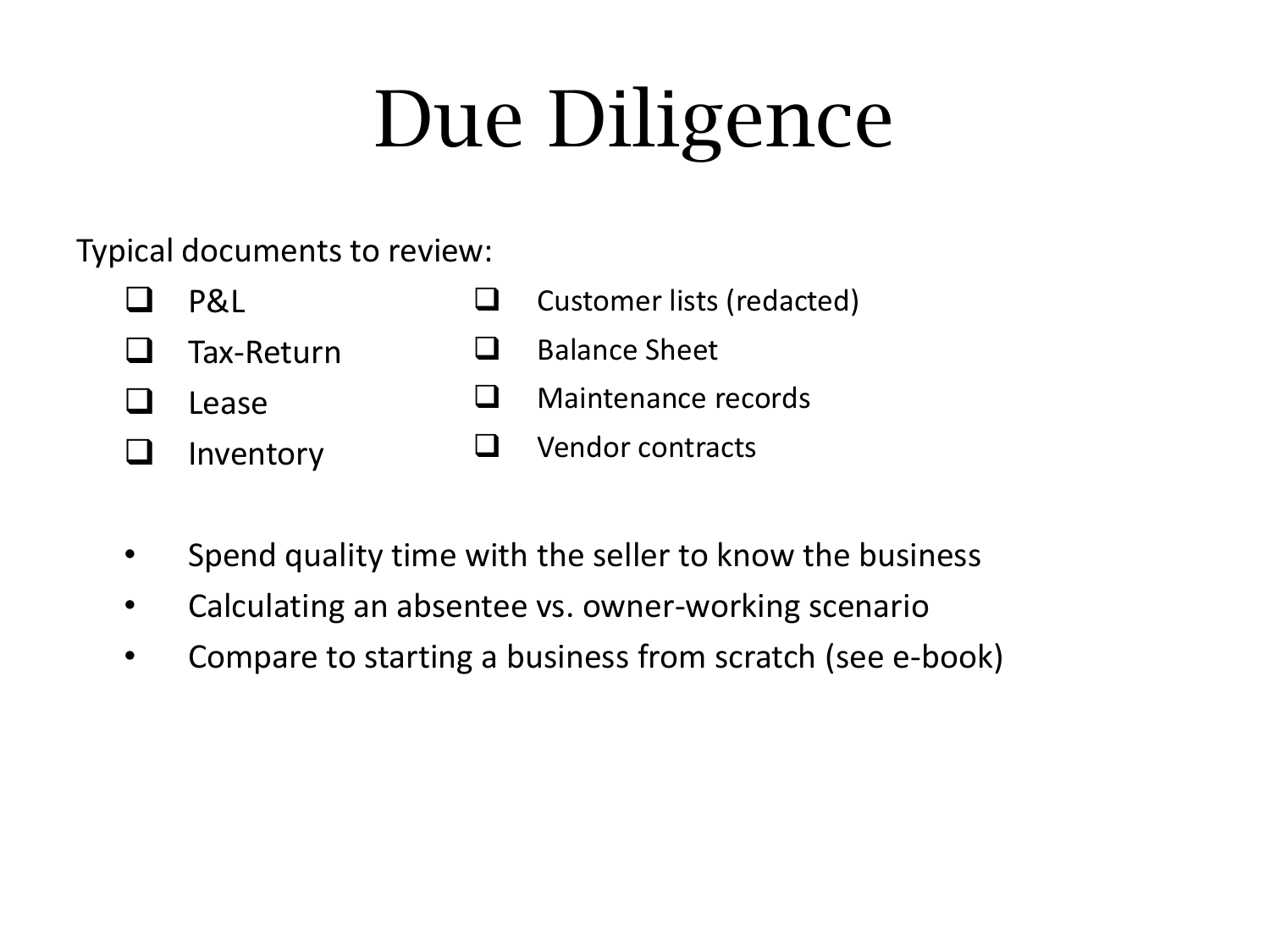# Closing Day & Legal Docs

- Purchase & Sale Agreement
- Escrow Instructions to Attorney
- Bill of Sale
- Buyer / Seller's Estimated Settlement
- Consumer Use Tax Return (Buyer)
- Lease or Franchise Transfer Agreement
- Seller Promissory Note
- Asset Allocation (for taxes) ask your accountant

*Filings will be recorded with the appropriate city, county, federal agencies by closing agent*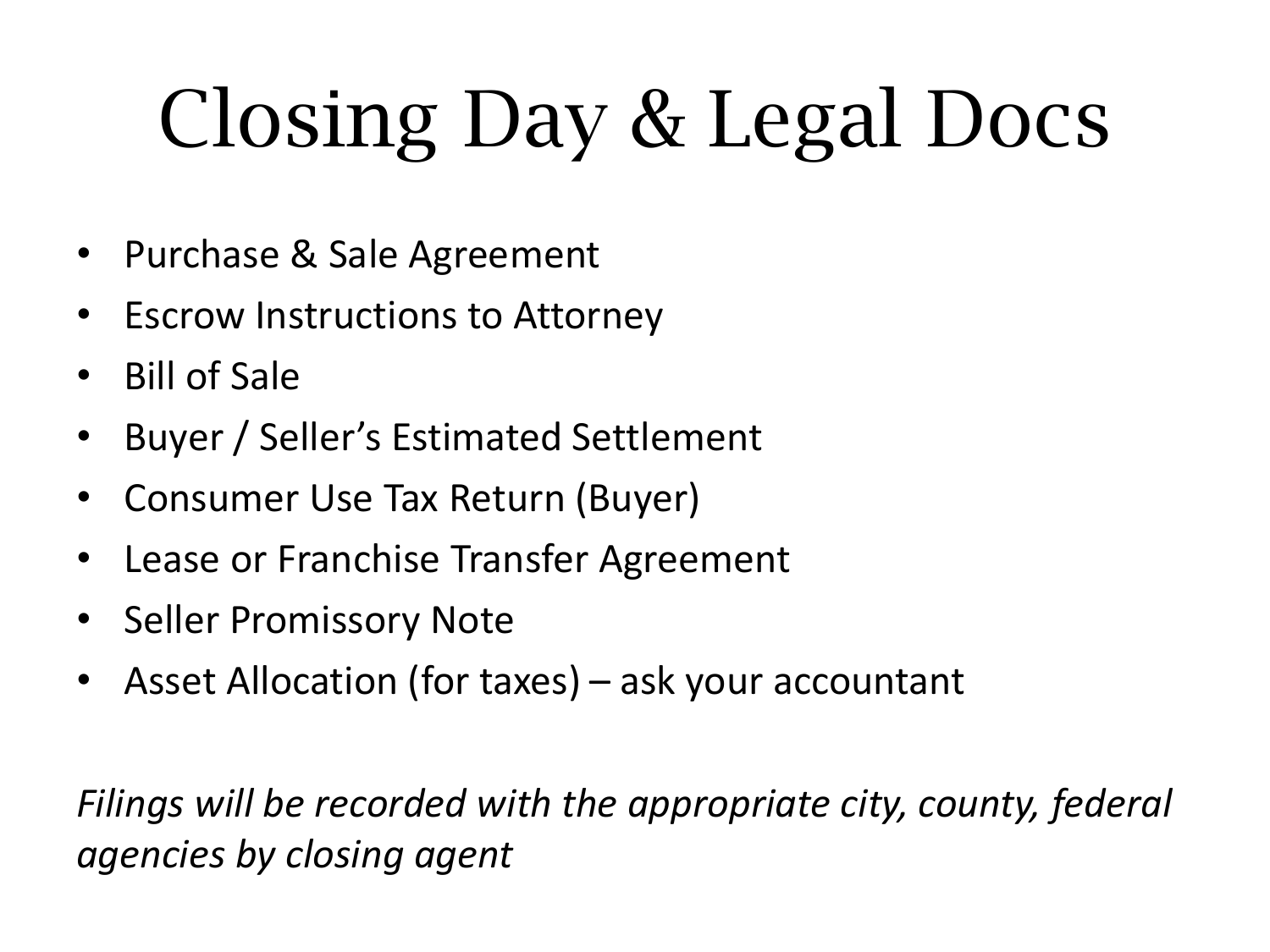# How can I finance a business?

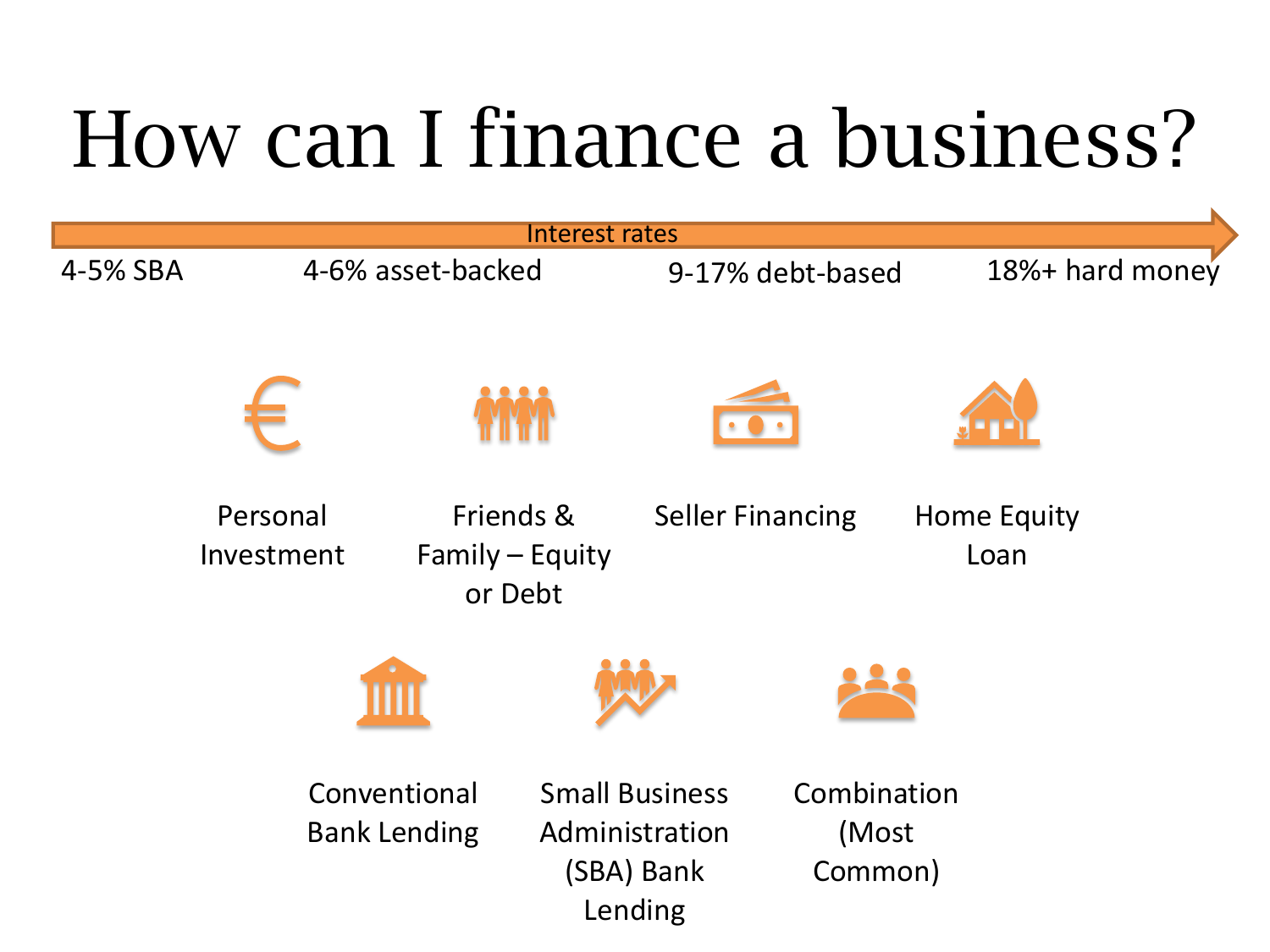

- Buying a business is a proven path with protection for you through **up-front communication (LOI) & contingencies**
- Financing is **flexible** and can be combined
- Your job is to **assess risk and opportunity; add value** without getting mired in FUD\*!
- Transition to absorb maximum information.
- **Expect turbulence** and know you will make it through.

Q&A